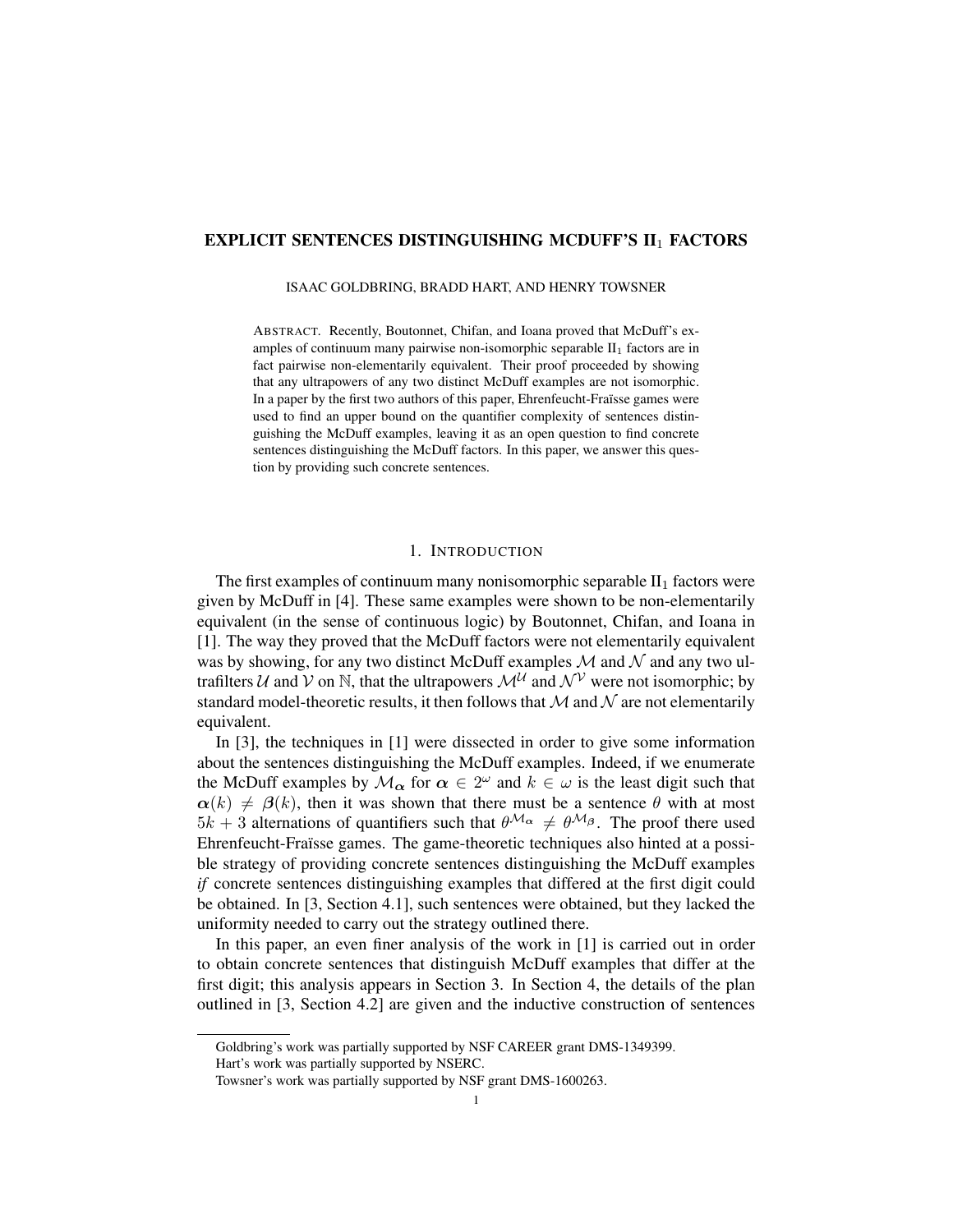distinguishing all of the McDuff examples is elucidated. We note that the concrete sentences given here that distinguish examples at "level" k also have  $5k + 3$ alternations of quantifiers, agreeing with the game-theoretic bounds predicted in [3].

We list here some conventions used throughout the paper. First, we follow set theoretic notation and view  $k \in \omega$  as the set of natural numbers less than k:  $k =$  $\{0, 1, \ldots, k-1\}$ . In particular,  $2^k$  denotes the set of functions  $\{0, 1, \ldots, k-1\} \rightarrow$  $\{0,1\}$ . If  $\alpha \in 2^k$ , then we set  $\alpha_i := \alpha(i)$  for  $i = 0,1,\ldots,k-1$  and we let  $\alpha^{\#} \in 2^{k-1}$  be such that  $\alpha$  is the concatenation of  $(\alpha_0)$  and  $\alpha^{\#}$ . If  $\alpha \in 2^{\omega}$ , then  $\alpha|k$  denotes the restriction of  $\alpha$  to  $\{0, 1, \ldots, k-1\}.$ 

Whenever we write a tuple  $\vec{x}$ , it will be understood that the length of the tuple is countable (that is, finite or countably infinite).

We will use uppercase letters to denote variables in formulae while their lowercase counterparts will be elements from algebras. We will use  $U$ 's and  $V$ 's (sometimes with subscripts) for variables ranging over the set of unitaries; since unitaries are quantifier-free definable relative to the theory of  $C^*$ -algebras, this convention is harmless. Of course, we will then use  $u$ 's and  $v$ 's for unitaries from specific algebras.

Given a group  $\Gamma$  and  $a \in \Gamma$ , we let  $u_a \in L(\Gamma)$  be the canonical unitary associated to a.

Fix a von Neumann algebra M. For  $x, y \in M$ , the commutator of x and y is the element  $[x, y] := xy - yx$ . If A is a subalgebra of M, then the relative commutant of  $A$  in  $M$  is the set

$$
A' \cap \mathcal{M} := \{ x \in \mathcal{M} \mid [x, a] = 0 \text{ for all } a \in A \}.
$$

In particular, the center of M is  $Z(\mathcal{M}) := \mathcal{M}' \cap \mathcal{M}$ . For a tuple  $\vec{a}$  from M, we write  $C(\vec{a})$  to denote  $A' \cap M$ , where A is the subalgebra of M generated by the coordinates of  $\vec{a}$ . Technically, this notation should also mention  $M$ , but the ambient algebra will always be clear from context, whence we omit any mention of it in the notation.

### 2. PRELIMINARIES

In this section, we gather most of the background material needed in the rest of the paper. First, we recall McDuff's examples. Let  $\Gamma$  be a countable group. For  $i \geq 1$ , let  $\Gamma_i$  denote an isomorphic copy of  $\Gamma$  and let  $\Lambda_i$  denote an isomorphic copy of Z. Let  $\tilde{\Gamma} := \bigoplus_{i \geq 1} \Gamma_i$ . If  $S_{\infty}$  denotes the group of permutations of  $\mathfrak N$  with finite support, then there is a natural action of  $S_{\infty}$  on  $\bigoplus_{i\geq 1} \Gamma$  (given by permutation of indices), whence we may consider the semidirect product  $\tilde{\Gamma} \rtimes S_{\infty}$ . Given these conventions, we can now define two new groups:

$$
T_0(\Gamma) := \langle \tilde{\Gamma}, (\Lambda_i)_{i \ge 1} | [\Gamma_i, \Lambda_j] = 0 \text{ for } i \ge j \rangle
$$

and

$$
T_1(\Gamma) := \langle \tilde{\Gamma} \rtimes S_{\infty}, (\Lambda_i)_{i \ge 1} | [\Gamma_i, \Lambda_j] = 0 \text{ for } i \ge j \rangle.
$$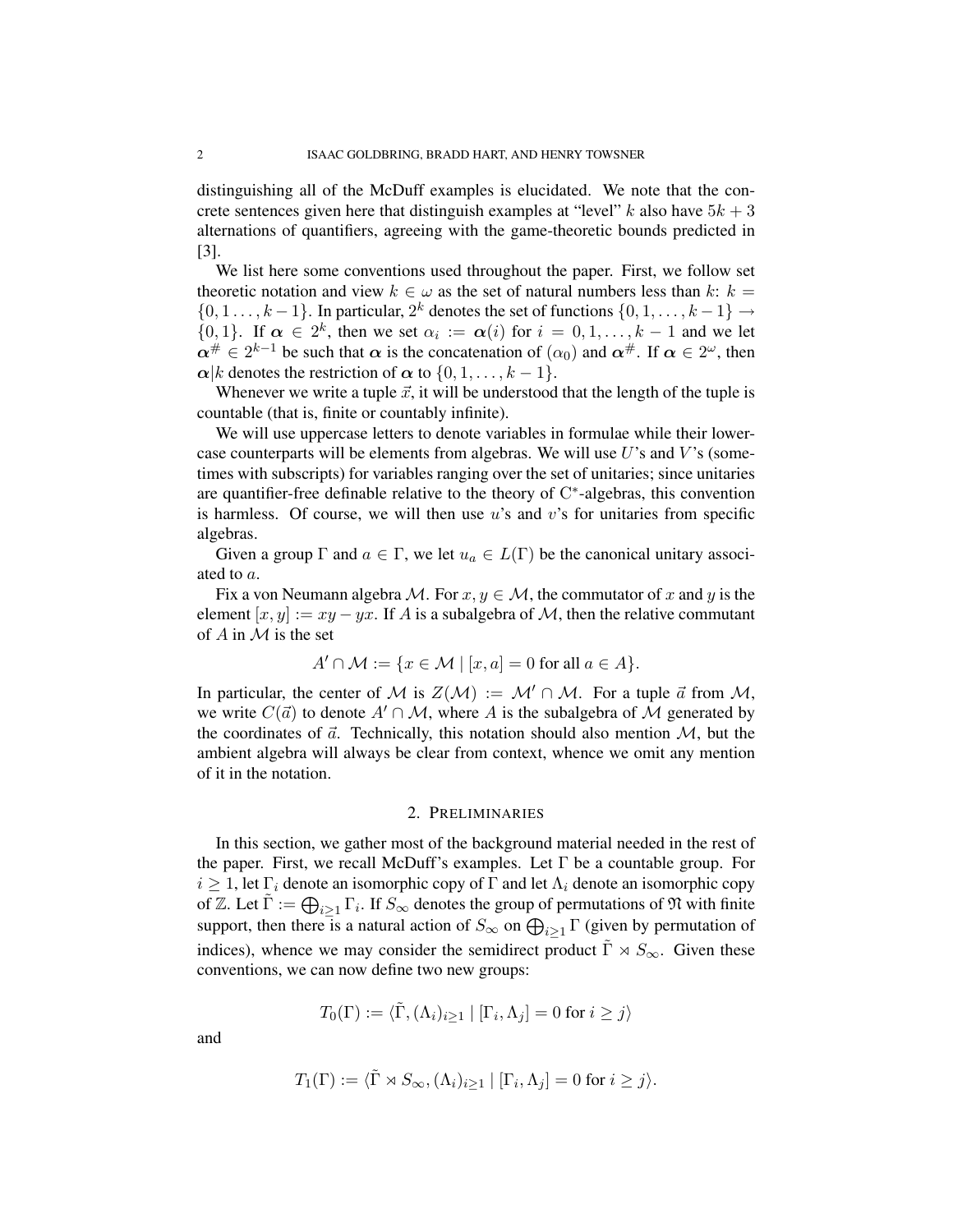Note that if  $\Delta$  is a subgroup of  $\Gamma$  and  $\alpha \in \{0,1\}$ , then  $T_{\alpha}(\Delta)$  is a subgroup of  $T_{\alpha}(\Gamma)$ . Given a sequence  $\alpha \in 2^{\leq \omega}$ , we define a group  $K_{\alpha}(\Gamma)$  as follows:

- (1)  $K_{\alpha}(\Gamma) := \Gamma$  if  $\alpha = \emptyset$ ;
- (2)  $K_{\boldsymbol{\alpha}}(\Gamma) := (T_{\alpha_0} \circ T_{\alpha_1} \circ \cdots T_{\alpha_{n-1}})(\Gamma)$  if  $\boldsymbol{\alpha} \in 2^n$ ;
- (3)  $K_{\alpha}$  is the inductive limit of  $(K_{\alpha|n})_n$  if  $\alpha \in 2^{\omega}$ .

We then set  $\mathcal{M}_{\alpha}(\Gamma) := L(T_{\alpha}(\Gamma))$ . When  $\Gamma = \mathbb{F}_2$ , we simply write  $\mathcal{M}_{\alpha}$  instead of  $\mathcal{M}_{\alpha}(\mathbb{F}_2)$ ; these are the McDuff examples referred to the introduction.

Given  $n \geq 1$ , we let  $\tilde{\Gamma}_{\alpha,n}$  denote the subgroup of  $T_{\alpha_0}(K_{\alpha^{\#}}(\Gamma))$  given by the direct sum of the copies of  $K_{\alpha}$  (Γ) indexed by those  $i \geq n$  and we let  $P_{\alpha,n}$  :=  $L(\tilde{\Gamma}_{\alpha,n})$ . When  $\alpha$  has length 1, we simply refer to  $\tilde{\Gamma}_{\emptyset,n}$  as  $\tilde{\Gamma}_n$  and  $P_{\emptyset,n}$  as  $P_n$ ; if, in addition,  $n = 1$ , then we simply refer to  $\tilde{\Gamma}_1$  as  $\tilde{\Gamma}$ . As introduced in [3], we define a *generalized McDuff ultraproduct corresponding to*  $\alpha$  *and*  $\Gamma$  to be an ultraproduct of the form  $\prod_{\mathcal{U}} \mathcal{M}_{\alpha}(\Gamma)^{\otimes t_s}$ , where  $(t_s)$  is a sequence of natural numbers and  $\mathcal{U}$  is a nonprincipal ultrafilter on N.

The following definition, implicit in [1] and made explicitly in [3], is central to our work in this paper.

**Definition 2.1.** We say that a pair of unitaries  $u, v$  in a  $\text{II}_1$  factor M are *good unitaries* if, for all  $\zeta \in \mathcal{M}$ ,

$$
\inf_{\eta \in C(u,v)} \|\zeta - \eta\|_2^2 \le 100(\|[\zeta, u]\|_2^2 + \|[\zeta, v]\|_2^2).
$$

In the terminology of [1], this says that  $C(u, v)$  is a (2,100)-residual subalgebra of M.

We will need the following key facts, whose proofs are outlined in [3, Facts 2.6].

**Facts 2.2.** Suppose that  $\alpha \in 2^{<\omega}$  is nonempty,  $\Gamma$  is a countable group, and  $(t_s)$  is a sequence of natural numbers.

- (1) Suppose that  $(m<sub>s</sub>)$  and  $(n<sub>s</sub>)$  are two sequences of natural numbers such that  $n_s < m_s$  for all s. Further suppose that  $\Gamma$  is an ICC group. Then  $(\prod_{\mathcal{U}} P^{\otimes t_s}_{\alpha,m_s})' \cap (\prod_{\mathcal{U}} P^{\otimes t_s}_{\alpha,n_s})$  is a generalized McDuff ultraproduct corresponding to  $\alpha^{\#}$  and  $\Gamma$ .
- (2) For any sequence  $(n_s)$ , there is a pair of good unitaries  $\vec{u}$  from  $\prod_{\mathcal{U}} \mathcal{M}_{\alpha}(\Gamma)^{\otimes t_s}$ such that  $\prod_{\mathcal{U}} P_{\alpha,n_s}^{\otimes t_s} = C(\vec{u}).$
- (3) Given any separable subalgebra A of  $\prod_{\mathcal{U}} \mathcal{M}_{\alpha}(\Gamma)^{\otimes t_s}$ , there is a sequence  $(n_s)$  such that  $\prod_{\mathcal{U}} P_{\alpha,n_s}^{\otimes t_s} \subset A' \cap \prod_{\mathcal{U}} \overline{\mathcal{M}}_{\alpha}(\Gamma)^{\otimes t_s}.$

## 3. DISTINGUISHING EXAMPLES AT LEVEL ONE

In this section, we will find sentences that distinguish  $L(T_0(\Gamma))$  and  $L(T_1(\Gamma))$ for nonamenable groups  $\Gamma$ . For the purposes of the next section, where the main theorem of the paper is proved, we will actually need to prove a bit more.

In the rest of this paper, we set  $\chi(X, U_1, U_2) := 100(\| [X, U_1] \|_2^2 + \| [X, U_2] \|_2^2)$ .

**Lemma 3.1.** *Let*  $\Gamma$  *be a countable group and*  $\alpha \in \{0, 1\}$ *. For any*  $t, n \in \mathbb{N}$  *with*  $t \geq 1$ , there are  $a, b \in \bigoplus_t T_\alpha(\Gamma)$  such that, for any  $\zeta \in L(\bigoplus_t T_\alpha(\Gamma))$ , we have

$$
\|\zeta - \mathbb{E}_{L(\bigoplus_{t} \widetilde{\Gamma_n})}(\zeta)\|_2^2 \leq \chi(\zeta, u_a, u_b)^{L(\bigoplus_t T_\alpha(\Gamma))}.
$$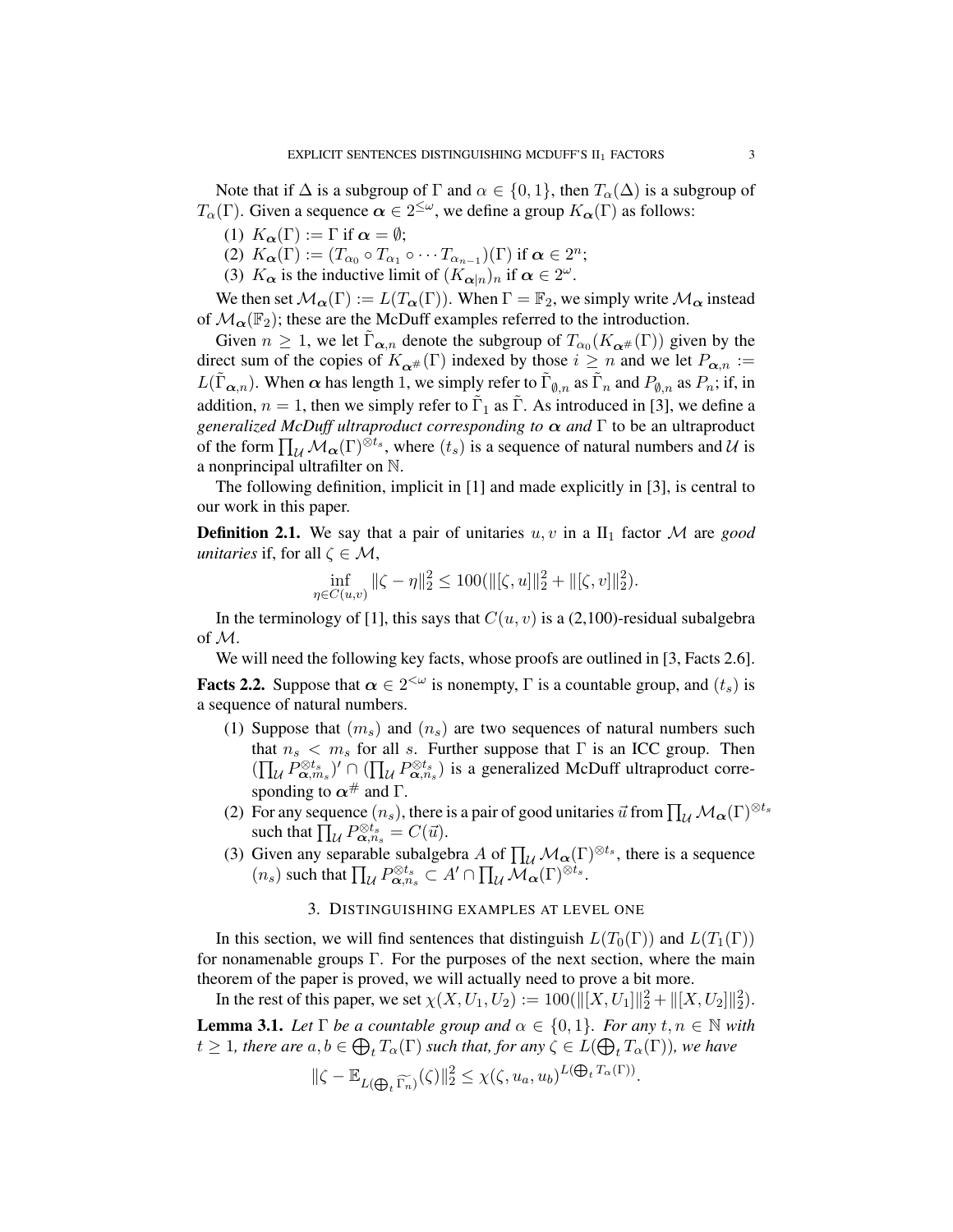*Proof.* This follows from [1, Lemmas 2.6-2.10].

**Definition 3.2.** We set  $\psi_m(V_a, V_b)$  to be the formula

$$
\sup_{\vec{X}, \vec{Y}} \left( \inf_{U} \max_{1 \le i, j \le m} \| [UX_i U^*, Y_j] \|_2 \right) \doteq 2 \max_{1 \le i \le m} \sqrt{\chi(X_i, V_a, V_b)} \right)
$$

and set  $\tau_m := \inf_{V_a, V_b} \psi_m$ .

**Proposition 3.3.** *Suppose that*  $\Gamma$  *is a countable group and that*  $t \geq 1$ *. Then for any*  $m \geq 1$ *, we have* 

$$
\tau_m^{L(\bigoplus_t T_1(\Gamma))} = 0.
$$

*Proof.* Apply Lemma 3.1 with  $n = 1$ , obtaining  $a, b \in \bigoplus_i T_1(\Gamma)$ . Let  $V_a := u_a$ and  $V_b := u_b$ . Fix *m*-tuples  $\vec{x}, \vec{y} \in L(\bigoplus_i T_1(\Gamma))$  and  $\epsilon > 0$ . For each  $i =$  $1, \ldots, m$ , we have that

$$
||x_i - \mathbb{E}_{L(\bigoplus_i \widetilde{\Gamma})}(x_i)||_2^2 \leq \chi(x_i, u_a, u_b)^{L(\bigoplus_i T_1(\Gamma))}.
$$

In particular, there is  $k > 0$  such that

$$
||x_i - \mathbb{E}_{L(\bigoplus_i \bigoplus_{j \leq k} \Gamma_j)}(x_i)||_2 \leq \sqrt{\chi(x_i, u_a, u_b)^{L(\bigoplus_i T_1(\Gamma))}} + \epsilon.
$$

Set  $x_i^+ := \mathbb{E}_{L(\bigoplus_i \bigoplus_{j < k} \Gamma_j)}(x_i)$  and  $x_i^- := x_i - x_i^+$ . Let  $H_p$  be the subgroup of  $T_1(\Gamma)$  generated by  $\bigoplus_{j\leq p}\Gamma_i\rtimes S_p$  and  $\Lambda_1,\ldots,\Lambda_p$ . For  $p>0$  sufficiently large, setting  $y_i^+ := \mathbb{E}_{L(\bigoplus_i H_p)}(y_i)$  and  $y_i^- := y_i - y_i^+$ , we have  $||y_i^-||_2 \le \epsilon$ .

 $\bigoplus_t L(T_1(\Gamma))$ . Note that  $\sigma_1(\bigoplus_t \bigoplus_{j \leq m} \Gamma_j) \sigma_1^{-1}$  commutes with  $L(\bigoplus_t H_p)$ . Let Choose  $\sigma \in S_{\infty}$  with  $\sigma(j) > p$  for all  $j \leq m$ . Let  $\sigma_1 := (\sigma, \sigma, \dots, \sigma) \in$  $u \in U(L(\bigoplus_i T_1(\Gamma)))$  be the unitary corresponding to  $\sigma_1$ . It follows, for  $1 \leq$  $i, j \le m$ , that  $[ux_i^+u^*, y_j+] = 0$ , so

$$
||ux_iu^*,y_j||_2 \le ||[ux_i^+u^*,y_j^-]||_2 + ||[ux_i^-u^*,y_j^+]||_2 + ||[ux_i^-u^*,y_j^-]||_2.
$$

Now

$$
\| [ux_i^+u^*,y_j^-]\|_2 \le \|ux_i^+u^*y_j^-\|_2 + \|y_j^-ux_i^+u^*\|_2 \le 2\|y_j^-\|_2 \le 2\epsilon.
$$

Here we use that conditional expectation is a contractive map, so  $||x_i^+|| \le ||x_i|| \le$ 1. Since  $||x_i^-|| \leq 2$ , one shows that  $||[ux_i^-u^*, y_j^-]||_2 \leq 4\epsilon$  in a similar fashion. Finally, we have

$$
\| [ux_i^- u^*, y_j^+] \|_2 \le 2 \|x_i^-\|_2 \le 2(\sqrt{\chi(x_i, u_a, u_b)^{L(\bigoplus_t T_1(\Gamma))}} + \epsilon).
$$

Letting  $\epsilon$  go to 0, we get the desired result.

The following is probably obvious and/or well-known, but in any event:

**Lemma 3.4.** *There is a function*  $v : \mathbb{R}^* \to \mathbb{R}^*$  *such that, for every*  $\epsilon > 0$  *and an inclusion*  $N \subseteq M$  *of*  $II_1$  *factors, if*  $x \in N$  *is such that*  $d(x, U(M)) < v(\epsilon)$ *, then*  $d(x, U(N)) < \epsilon$ .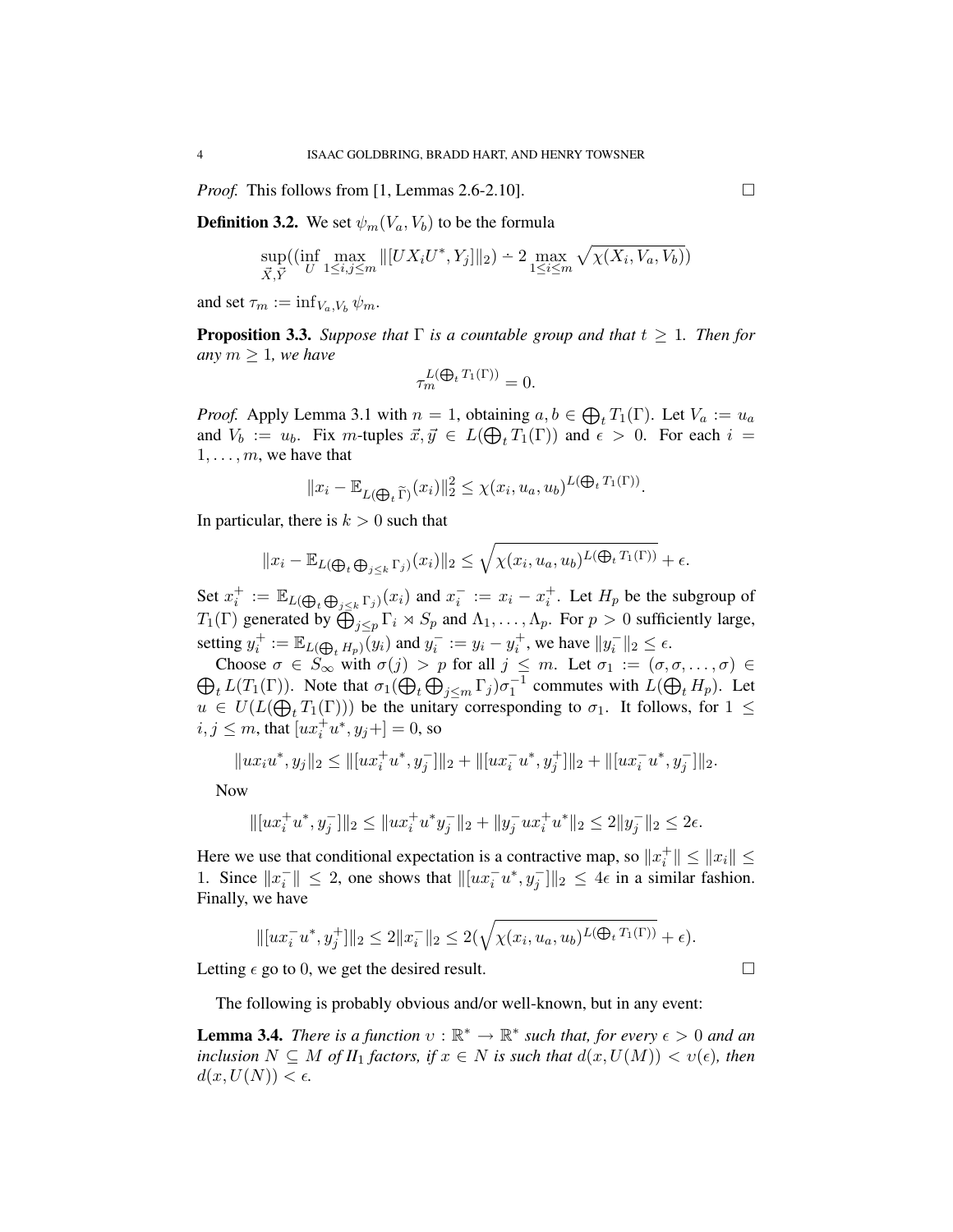*Proof.* Let  $\psi(x) := \max(d(x^*x, 1), d(xx^*, 1))$ . Then  $\psi$  is weakly stable, so there is  $\eta > 0$  such that if N is any  $\text{II}_1$  factor and  $\psi(x)^N < \eta$ , then  $d(x, U(N)) < \epsilon$ . Let  $v(\epsilon) := \Delta_{\psi}(\eta)$ , where  $\Delta_{\psi}$  is the modulus of uniform continuity for the formula  $\psi$ . Now suppose that  $N \subseteq M$  are  $II_1$  factors and  $x \in N$  is such that  $d(x, U(M))$  <  $v(\epsilon)$ . Then  $\psi(x)^N = \psi(x)^M < \eta$ , whence  $d(x, U(N)) < \epsilon$ .

The following result, which is Lemma 4.6 in [1], will be very important to us. In what follows,  $\pi_n : \Gamma \to \Gamma$  is the canonical embedding with  $\pi_n(\Gamma) = \Gamma_n$ .

Fact 3.5. *Suppose that* Γ *is a countable non-amenable group and* Q *is a tracial von Neumann algebra. Then there are*  $g_1, \ldots, g_m \in \Gamma$  *and a constant*  $C > 0$  *such that, for any*  $n \geq 1$ *, unitaries*  $v_1, \ldots, v_m \in U(L(\tilde{\Gamma}_{n+1} \otimes Q))$ *, and*  $\zeta \in L(T_0(\Gamma)) \otimes Q$ *, we have that*

$$
\|\zeta\|_2 \le C \sum_{k=1}^m \|u_{\pi_n}(g_k)\zeta - \zeta v_k\|_2.
$$

Note that in the version of [1] currently available, the lemma only allows for unitaries in  $L(\tilde{\Gamma}_{n+1})$  rather than  $L(\tilde{\Gamma}_{n+1} \otimes Q)$ . However, the proof readily adapts to this more general situation and, indeed, the lemma is used in this more general form in the proof of [1, Lemma 4.4].

For a nonamenable group Γ, let  $C(\Gamma)$  and  $m(\Gamma)$  be as in Fact 3.5.

**Proposition 3.6.** *Suppose that*  $\Gamma$  *is a nonamenable group. Let*  $m = m(\Gamma)$ *,*  $C =$  $C(\Gamma)$ , and  $\delta := \sqrt{\frac{1}{200(30)^2}v(\frac{1}{2Cm})}$ . Then whenever M is an intermediate subalgebra  $L(T_0(\Gamma))\subseteq M\subseteq L(T_0(\Gamma))\otimes Q$ , it follows that  $\tau_m^M\geq \delta.$ 

*Proof.* Suppose, towards a contradiction, that  $v_a, v_b \in U(M)$  are such that  $\psi_m(v_a, v_b)^M$ δ. For each n, let  $ρ_n : \Gamma \to U(P_n)$  be given by  $ρ_n(g) := u_{π_n(g)}$ . Since  $\bigcup_n (P'_n \otimes Q)$ is dense in  $L(T_0(\Gamma)) \otimes Q$ , there is n sufficiently large so that

$$
\max(||[\rho_n(g), v_a]||_2, ||[\rho_n(g), v_b]||_2) < \delta
$$

for all  $q \in \Gamma$ . Fix such an n and set  $\rho := \rho_n$ . It follows that  $\chi(\rho(q), v_a, v_b)^M \leq$ 200δ<sup>2</sup> for all  $g \in \Gamma$ .

By Lemma 3.1, we may find  $a', b' \in T_0(\Gamma)$  such that, for all  $\zeta \in L(T_0(\Gamma))$ , we have

$$
\|\zeta - \mathbb{E}_{L(\widetilde{\Gamma_{n+1}})}(\zeta)\|_2^2 \leq \chi(\zeta, u_{a'}, u_{b'})^{L(T_0)(\Gamma)}.
$$

For simplicity, write  $\mathbb E$  instead of  $\mathbb E_{L(\widetilde{\Gamma_{n+1}})\otimes Q}$ . It then follows that, for all  $\zeta \in$  $L(T_0(\Gamma)) \otimes Q$ , we have

$$
\|\zeta - \mathbb{E}(\zeta)\|_2^2 \leq \chi(\zeta, u_{a'}, u_{b'})^{L(T_0(\Gamma))\otimes Q}.
$$

Let  $g_1, \ldots, g_m \in \Gamma$  be as in Fact 3.5. Since  $\psi_m(v_a, v_b)^M < \delta$ , we may find  $u \in U(M)$  such that, for all  $1 \leq k \leq m$ , we have

$$
\max(\| [u\rho(g_k)u^*, u_{a'}] \|_2, \| [u\rho(g_k)u^*, u_{b'}] \|_2) < 20\sqrt{2}\delta + \delta \le 30\delta.
$$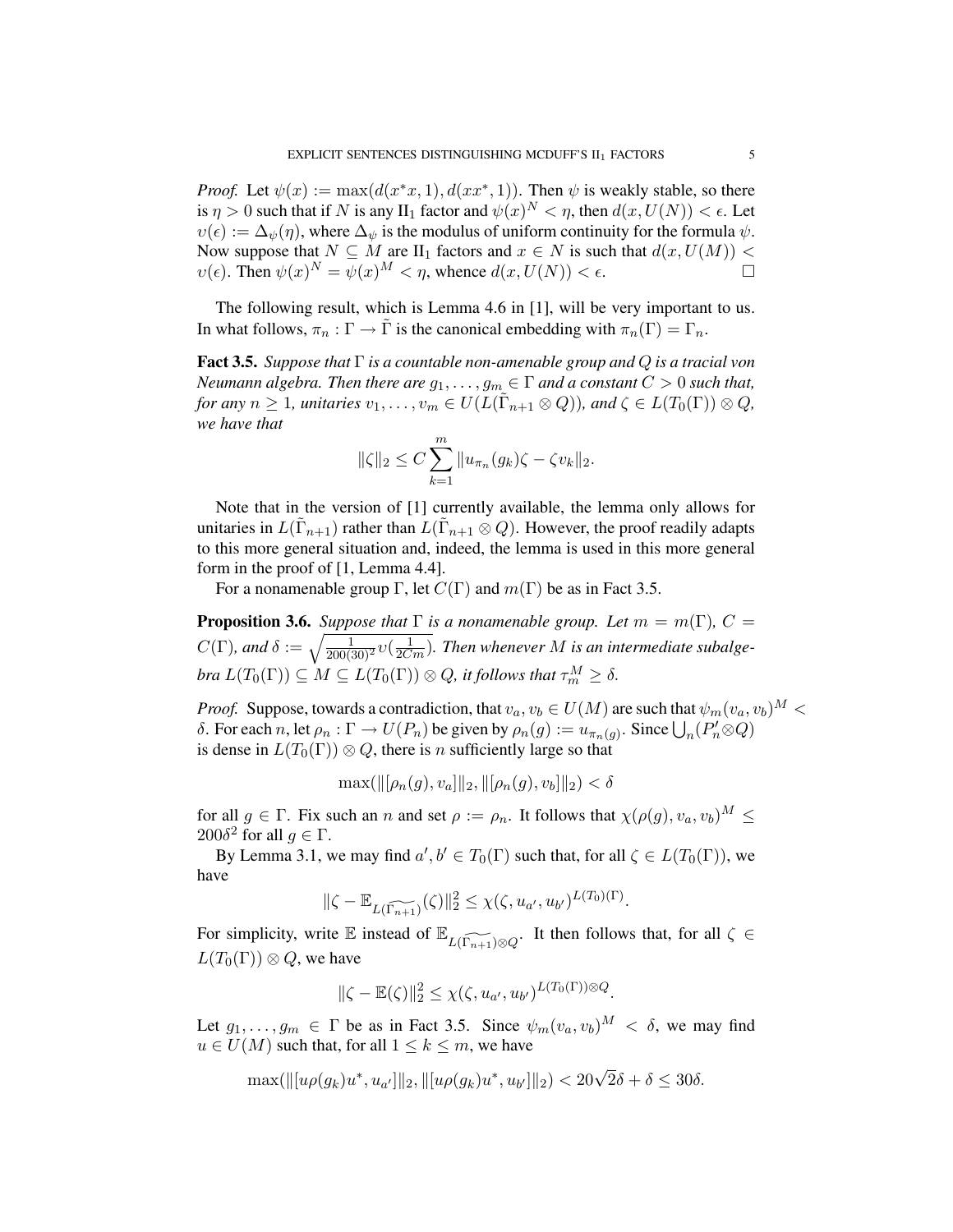Let  $v_k := u \rho(g_k) u^* \in U(L(T_0(\Gamma)) \otimes Q)$  and let  $v'_k := \mathbb{E}(v_k)$ . It follows that  $||v_k - v'_k||_2^2 \le \chi(v_k, u_{\alpha'}, u_{\alpha'})^{L(T_0(\Gamma)) \otimes Q} \le 200(30\delta)^2$ . By the choice of  $\delta$ , there is  $v''_k \in U(L(\widetilde{\Gamma_{n+1}}) \otimes Q)$  such that  $||v'_k - v''_k||_2 < \frac{1}{2Cm}$ . By Fact 3.5, we have that

$$
||u||_2 \le C \sum_k ||\rho(g_k) - uv_k''||_2 \le C \sum_k ||uv_k - uv_k''||_2 < \frac{1}{2},
$$

yielding the desired contradiction.

# 4. THE INDUCTIVE CONSTRUCTION

In this section, we describe an inductive construction of sentences that allows us to carry out the argument hinted at in [3, Section 4.2]. By [3, Section 4.2], we know that centralizers of good unitaries and relative commutants between centralizers of good unitaries are definable sets, whence we can quantify over them. We actually need to know that we can do this in a uniform manner that does not depend on the ambient  $II_1$  factor nor the good unitaries at hand. Such uniformity is the content of the next lemma. Note that if M is a  $II_1$  factor,  $u_1, u_2 \in \mathcal{M}$  are good unitaries and  $x \in \mathcal{M}$ , then:

- $d(x, C(u_1, u_2)) \leq \sqrt{\chi(x, u_1, u_2)^{\mathcal{M}}}$
- if  $x \in C(u_1, u_2)$ , then  $\chi(x, u_1, u_2)$ <sup>M</sup> = 0.

Lemma 4.1 (Quantification Lemma).

 $(1)$  *For every formula*  $\psi(X,\vec{Y},\vec{U})$ *, there are formulae*  $\hat{\psi}_s(\vec{Y},\vec{U})$  *and*  $\hat{\psi}_i(\vec{Y},\vec{U})$ *such that, for any II*<sub>1</sub> *factor M, any pair of good unitaries*  $\vec{u} \in M$ *, and any tuple*  $\vec{y} \in \mathcal{M}$ *, we have* 

$$
\hat{\psi}_s(\vec{y}, \vec{u})^{\mathcal{M}} = \sup \{ \psi(x, \vec{y}, \vec{u})^{\mathcal{M}} : x \in C(\vec{u}) \}
$$

*and*

$$
\hat{\psi}_i(\vec{y}, \vec{u})^{\mathcal{M}} = \inf \{ \psi(x, \vec{y}, \vec{u})^{\mathcal{M}} : x \in C(\vec{u}) \}.
$$

(2) For every formula  $\rho(X, \vec{Y}, \vec{U}_1, \vec{U}_2)$ , there are formulae  $\overline{\rho}_s(\vec{Y}, \vec{U}_1, \vec{U}_2)$  and  $\overline{\rho}_i(\vec{Y}, \vec{U}_1, \vec{U}_2)$  such that, for any  $I\!I_1$  factor  ${\cal M}$  and any two pairs of good *unitaries*  $\vec{u}_1, \vec{u}_2 \in M$  *with*  $C(\vec{u}_2) \subseteq C(\vec{u}_1)$  *and any tuple*  $\vec{y} \in M$ *, we have*

$$
\overline{\rho}_s(\vec{y}, \vec{u}_1, \vec{u}_2)^{\mathcal{M}} = \sup \{ \rho(x, \vec{y}, \vec{u}_1, \vec{u}_2)^{\mathcal{M}} \; : \; x \in C(\vec{u}_2)' \cap C(\vec{u}_1)) \}
$$
  
and

$$
\overline{\rho}_i(\vec{y}, \vec{u}_1, \vec{u}_2)^{\mathcal{M}} = \inf \{ \rho(x, \vec{y}, \vec{u}_1, \vec{u}_2)^{\mathcal{M}} : x \in C(\vec{u}_2)' \cap C(\vec{u}_1)) \}.
$$

*Proof.* We only prove the infimum statements. We first prove (1). Let  $\alpha$  be a continuous, nondecreasing function such that  $\alpha(0) = 0$  and

$$
|\psi(x,\vec{y},\vec{u}) - \psi(x',\vec{y},\vec{u})| \leq \alpha(d(x,x'))
$$

for all  $x, x', \vec{y}, \vec{u}$ . We claim that

$$
\hat{\psi}_i(\vec{Y}, U_1, U_2) := \inf_X (\psi(X, \vec{Y}, U_1, U_2) + \alpha(\sqrt{\chi(X, U_1, U_2)}))
$$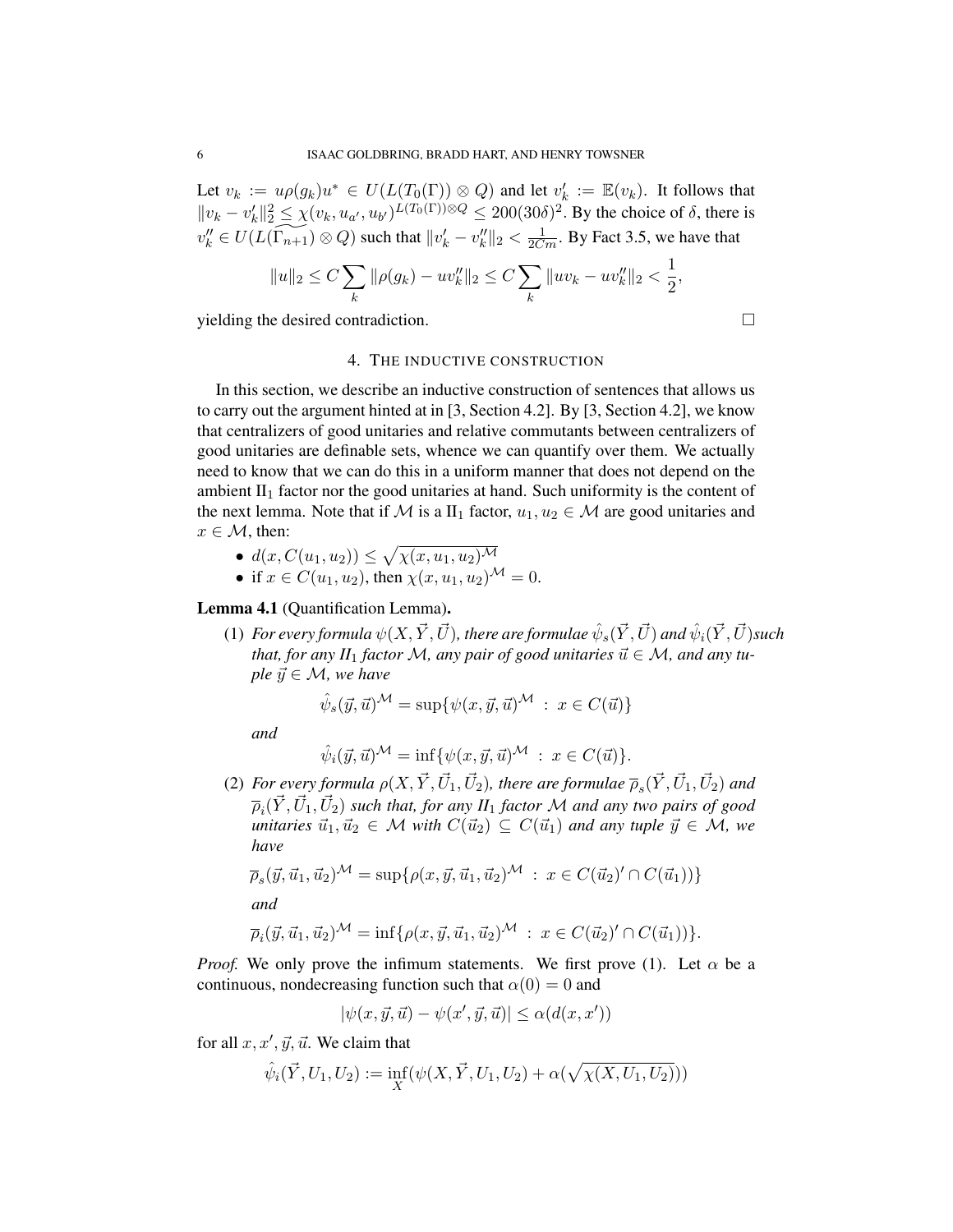works. Fix a II<sub>1</sub> factor M, a pair of good unitaries  $u_1, u_2 \in \mathcal{M}$ , and a tuple  $\vec{y} \in \mathcal{M}$ . It is clear that

$$
\hat{\psi}_i(\vec{y}, u_1, u_2)^{\mathcal{M}} \leq \inf \{ \psi(x, \vec{y}, u_1, u_2)^{\mathcal{M}} : x \in C(u_1, u_2) \}.
$$

To see the other direction, fix  $x, x' \in \mathcal{M}$  and note that

$$
\psi(x, \vec{y}, u_1, u_2)^{\mathcal{M}} \leq \psi(x', \vec{y}, u_1, u_2)^{\mathcal{M}} + \alpha(d(x, x')),
$$

whence, taking the infimum over  $x \in C(u_1, u_2)$ , we have

$$
\inf \{ \psi(x, \vec{y}, u_1, u_2)^\mathcal{M} : x \in C(u_1, u_2) \} \leq \psi(x', \vec{y}, u_1, u_2)^\mathcal{M} + \alpha (\sqrt{\chi(x', u_1, u_2)}^\mathcal{M}),
$$

whence the desired result follows from taking the infimum over  $x'$ .

The proof of part (2) proceeds in the same way once we find a formula  $\zeta(X,\vec{U}_1,\vec{U}_2)$ such that, for any II<sub>1</sub> factor M, any two pairs of good unitaries  $\vec{u}_1, \vec{u}_2 \in \mathcal{M}$  such that  $C(u_2) \subseteq C(u_1)$ , and any  $x \in M$ , we have that  $d(x, C(u_2)' \cap C(u_1)) \le$  $\zeta(x,\vec{u}_1,\vec{u}_2)^{\overline{\mathcal{M}}}$ . Let

$$
\mathbb{E}: \mathcal{M} \to C(\vec{u}_2)' \cap C(\vec{u}_1), \ \mathbb{E}_1: M \to C(\vec{u}_1), \text{and } \mathbb{E}_2: C(\vec{u}_1) \to C(\vec{u}_2)' \cap C(\vec{u}_1)
$$

be the usual conditional expecations, so  $\mathbb{E} = \mathbb{E}_2 \circ \mathbb{E}_1$  and  $d(x, C(\vec{u}_2)' \cap C(\vec{u}_1)) =$  $||x - \mathbb{E}(x)||_2$ . Note that

$$
||x - \mathbb{E}(x)||_2 \le ||x - \mathbb{E}_1(x)||_2 + ||\mathbb{E}_1(x) - \mathbb{E}_2(\mathbb{E}_1(x))||_2.
$$

Now  $||x - \mathbb{E}_{1}(x)||_2 \leq \sqrt{\chi(x, u_{11}, u_{12})^{1/4}}$ . As proved in [3, Section 4.2],

$$
\|\mathbb{E}_1(x) - \mathbb{E}_2(\mathbb{E}_1(x))\|_2 \le \sqrt{\sup_{y \in C(\vec{u}_2)} \|[y, \mathbb{E}_1(x)]\|_2}.
$$

Now notice that

$$
||[y, \mathbb{E}_1(x)]||_2 \le ||\mathbb{E}_1(x)y - xy||_2 + ||xy - yx||_2 + ||yx - y\mathbb{E}_1(x)||_2.
$$
  
Let  $\psi(X, Y, \vec{U}_2) := 2\chi(X, \vec{U}_2) + ||XY - YX||_2$ . It follows that

$$
\sup_{y \in C(\vec{u}_2)} ||[y, \mathbb{E}_1(x)]||_2 \le \hat{\psi}_s(x, \vec{u}_2)^{\mathcal{M}}.
$$

Letting

$$
\zeta(X,\vec{U}_1,\vec{U}_2):=\sqrt{\chi(X,\vec{U}_1)}+\sqrt{\hat{\psi}_s(X,\vec{U}_2)}
$$

yields the desired formula.

Repeatedly applying the Quantification Lemma yields:

Theorem 4.2 (Relativization Theorem). *For any sentence* θ *in prenex normal form,* there is a formula  $\tilde{\theta}(\vec{U}_1, \vec{U}_2)$  such that, for any  $I\!I_1$  factor  ${\cal M}$  and any two pairs of *good unitaries*  $\vec{u}_1, \vec{u}_2 \in \mathcal{M}$  *with*  $C(\vec{u}_2) \subseteq C(\vec{u}_1)$ *, we have* 

$$
\tilde{\theta}(\vec{u}_1, \vec{u}_2)^{\mathcal{M}} = \theta^{C(\vec{u}_2)' \cap C(\vec{u}_1)}.
$$

*Moreover,*  $\tilde{\theta}$  *is also in prenex normal form and has the same number of alternations of quantifiers as* θ*.*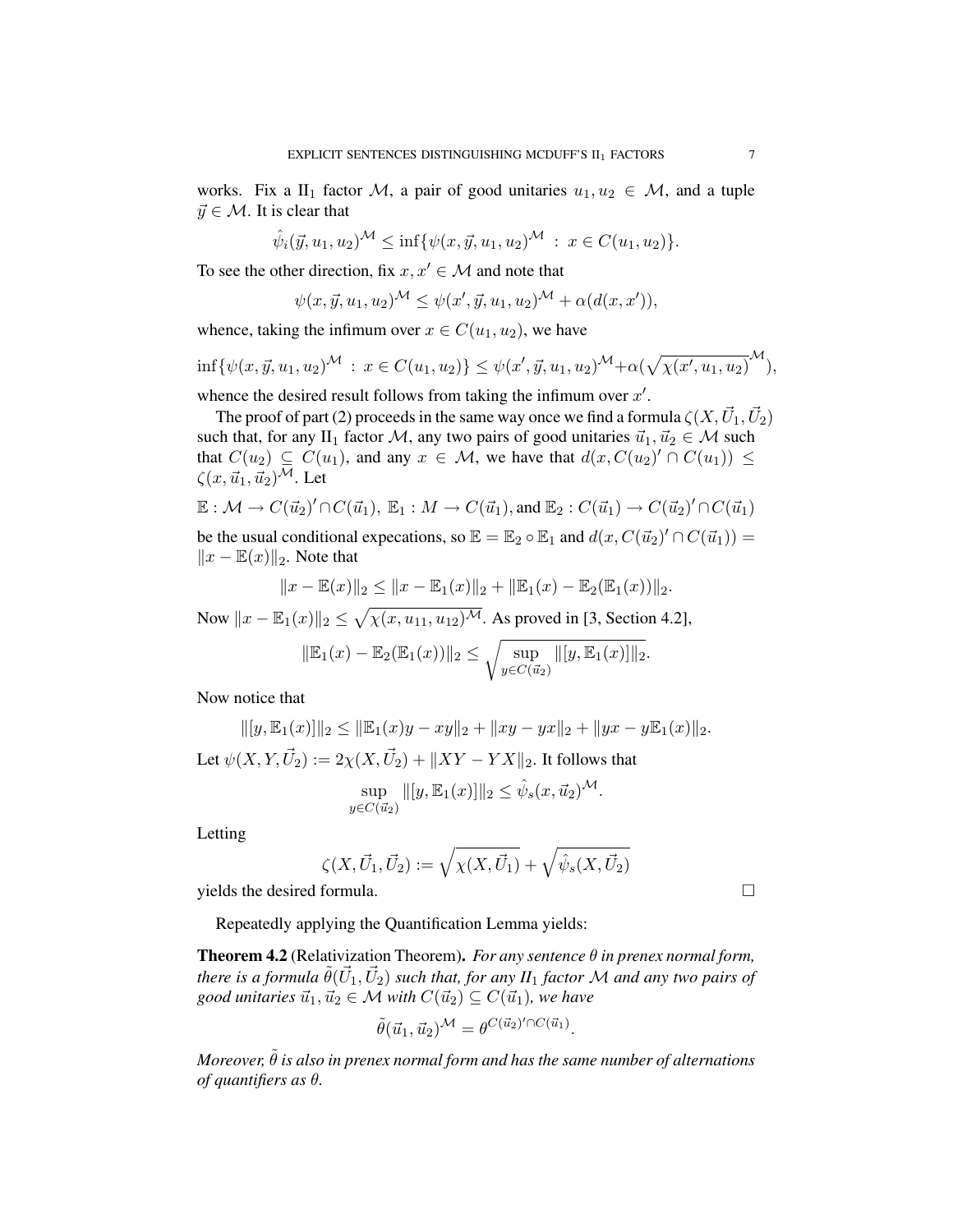We now introduce the formulae

$$
\varphi_{\text{good}}(U_1, U_2) := \sup_X \inf_Y \max(\max_{i=1,2} ||[Y, U_i]||_2, d(X, Y) \doteq \sqrt{\chi(X, U_1, U_2))})
$$

and

$$
\varphi_{\leq}^{n}(\vec{Y}; \vec{U}) := \sup_{X \in C(\vec{U})} \max_{i=1,\dots,n} ||[X, Y_{i}]||_{2}.
$$

In the definition of  $\varphi$ <, we are abusing notation and really mean the formula one obtains from Lemma 4.1. In what follows, we will only need to consider  $\varphi_{\leq}^3$  and denote this formula simply by  $\varphi$ <.

Note that:

- If M is an  $\aleph_1$ -saturated  $II_1$  factor, then  $\varphi_{\text{good}}(u_1, u_2)^\mathcal{M} = 0$  if and only if  $u_1, u_2$  is a pair of good unitaries.
- If M is any II<sub>1</sub> factor,  $\vec{u} \in M$  is a pair of good unitaries, and  $\vec{y} \in M^n$  is arbitrary, then  $\varphi < (\vec{y}, \vec{u})^{\mathcal{M}} = 0$  if and only if  $\vec{y} \leq \vec{u}$ .

**Definition 4.3.** Given a sentence  $\theta$ , we recursively define a sequence of sentences  $\theta_n$  as follows: Set  $\theta_1 := \theta$ . Supposing that  $\theta_n$  has been defined, we set  $\theta_{n+1}$  to be the sentence

$$
\inf_{\vec{U}_1} \max(\varphi_{\text{good}}(\vec{U}_1), \sup_A \inf_{\vec{U}_2} \max(\varphi_{\text{good}}(\vec{U}_2), \varphi_{\leq}(A, \vec{U}_1; \vec{U}_2), \tilde{\theta}_n(\vec{U}_1, \vec{U}_2))).
$$

When  $\theta = \tau_m$ , we write  $\theta_{m,n}$  for  $(\tau_m)_n$ . Here is the main result of this paper:

**Theorem 4.4.** *For each nonamenable group*  $\Gamma$ *, there is a sequence*  $(r_n(\Gamma))$  *of positive real numbers such that, for any*  $n, t \in \mathbb{N}$  *with*  $t \ge 1$  *and any*  $\alpha \in 2^n$ *, we have:* L(Tα(Γ))⊗<sup>t</sup>

$$
\theta_{m,n}^{L(T_{\alpha}(\Gamma))^{\otimes t}} = 0 \text{ for all } m \ge 1 \quad \text{ if } \alpha(n-1) = 1; \n\theta_{m(\Gamma),n}^{L(T_{\alpha}(\Gamma))^{\otimes t}} \ge r_n(\Gamma) \quad \text{ if } \alpha(n-1) = 0.
$$

*Proof.* We prove the theorem by induction on n. When  $n = 1$ , the theorem holds by Propositions 3.3 and 3.6.

Inductively suppose that the theorem is true for  $n$ . Fix a non-amenable group  $\Gamma$ . First suppose that  $\alpha \in 2^{n+1}$  is such that  $\alpha(n) = 1$ . Fix also  $m, t \ge 1$ . Let M be the ultrapower of  $L(T_{\boldsymbol{\alpha}}(\Gamma))^{\otimes t}$ ; by Łos' theorem, it suffices to show that  $\theta_{m,n+1}^{\mathcal{M}} =$ 0. Fix a pair of good unitaries  $\vec{u}_1 > 1$ . Given  $a \in \mathcal{M}$ , we can find a pair of good unitaries  $\vec{u}_2 \in \mathcal{M}$  such that  $\vec{u}_2 > \{a, \vec{u}_1\}$ . We then have that  $C(\vec{u}_2)' \cap C(\vec{u}_1)$ is a generalized McDuff ultraproduct corresponding to  $\alpha^{\#}$  and Γ, whence, by the inductive hypothesis, we have that  $\tilde{\theta}_{m,n}(\vec{u}_1, \vec{u}_2)^{\mathcal{M}} = \theta^{C(\vec{u}_2)' \cap C(\vec{u}_1)} = 0$ . It follows that  $\theta_{m,n+1}^{\mathcal{M}}=0.$ 

Now suppose, towards a contradiction, that there is no constant  $r_{n+1}(\Gamma)$ . Then for each  $l > 1$ , there is  $\alpha_l \in 2^{n+1}$  and  $t_l \in \mathbb{N}$  with  $t_l \ge 1$  such that  $\theta_{m(\Gamma),n+1}^{L(T_{\alpha_l}(\Gamma))^{\otimes t_l}} <$ 1  $\frac{1}{l}$ . Without loss of generality, each  $\alpha_l = \alpha$  for some fixed  $\alpha \in 2^{n+1}$ . Let  $\mathcal{M} :=$  $\prod_{\mathcal{U}} L(T_{\alpha}(\Gamma))^{\otimes t_{\mathcal{U}}}$ , a generalized McDuff ultraproduct corresponding to  $\alpha$  and  $\Gamma$ .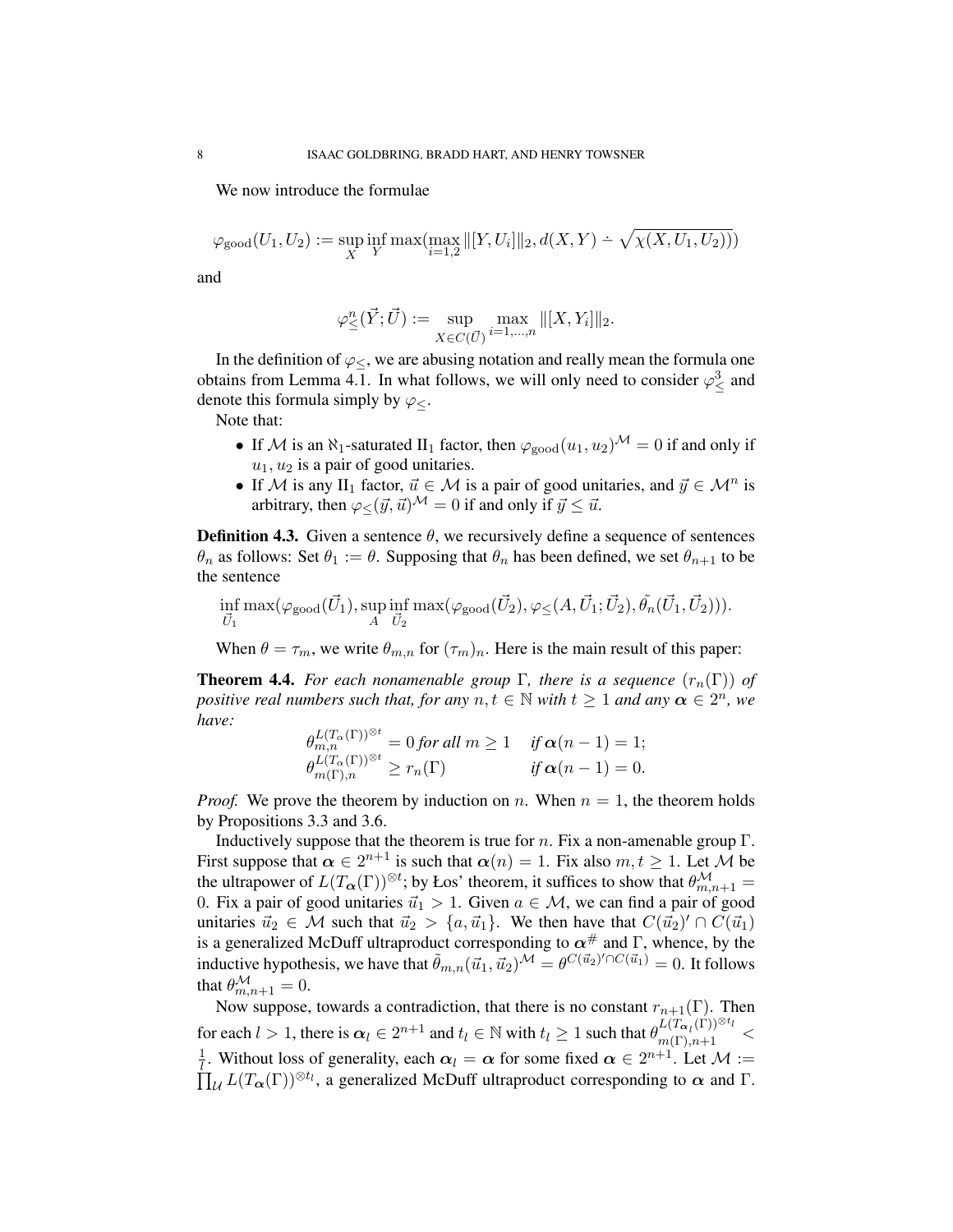We then have that  $\theta_{m(\Gamma),n+1}^{\mathcal{M}} = 0$ . Let  $\vec{u}_1$  be a pair of good unitaries witnessing the infimum. Take any  $a > u_1$  and then take a pair of good unitaries  $u_2 > a$  witnessing the infimum for that a. We then have that  $\overline{C}(\vec{u}_2)' \cap C(\vec{u}_1)$  is a McDuff ultraproduct corresponding to  $\alpha^{\#}$  and  $\Gamma$ , whence  $\tilde{\theta}_{m(\Gamma),n}(\vec{u}_1, \vec{u}_2)^{\mathcal{M}} = \theta_n^{C(\vec{u}_2)' \cap C(\vec{u}_1)} \ge r_n(\Gamma)$ , contradicting the fact that  $\tilde{\theta}_{m(\Gamma),n}(\vec{u}_1, \vec{u}_2)^{\mathcal{M}} = 0.$ 

**Remark 4.5.** Note that each  $\tau_m$  is equivalent to a formula in prenex normal form that begins with an inf and has three alternations of quantifiers. By the construction, it is easy to check, by induction on n, that each  $\theta_{m,n}$  is equivalent to a formula in prenex normal form that begins with an inf and has  $5n + 3$  alternations of quantifiers. This agrees with the theoretical bounds given in [3].

**Corollary 4.6.** *Suppose that*  $\Gamma$  *is any countable group and*  $\alpha, \beta \in 2^{\omega}$  *are such that*  $\alpha | n - 1 = \beta | n - 1$ ,  $\alpha(n) = 1$ , and  $\beta(n) = 0$ . Write  $\beta = (\beta | n + 1) \hat{\beta}^*$ . Set  $m:=m(T_{\mathcal{B}^*}(\Gamma))$  and  $r:=r_{n+1}(T_{\mathcal{B}^*}(\Gamma)).$  Then  $\theta_{m,n+1}^{\mathcal{M}_{\alpha}(\Gamma)}=0$  and  $\theta_{m,n+1}^{\mathcal{M}_{\beta}(\Gamma)}\geq r.$ 

Remark 4.7. As pointed out in [1], the results there also show, for any countable group  $\Gamma$  and any distinct  $\alpha, \beta \in 2^{\omega}$ , that  $C_r^*(T_\alpha(\Gamma))$  and  $C_r^*(T_\beta(\Gamma))$  are not elementarily equivalent. Our results here do indeed yield concrete sentences distinguishing these algebras. As mentioned in [1], the groups  $T_{\alpha}(\Gamma)$  are increasing unions of *Powers groups*, whence, by the proof of [2, Proposition 7.2.3], the unique trace on  $C_r^*(\Gamma)$  is *definable*, and uniformly so over all  $\alpha \in 2^\omega$ . Consequently, the  $\theta_{m,n}$ 's can be construed as formulae in the language of C<sup>\*</sup>-algebras with imaginary sorts added and, since the completion of  $C_r^*(T_{\alpha}(\Gamma))$  with respect to the GNS representation induced by the unique trace is  $\mathcal{M}_{\alpha}(\Gamma)$ , we have that the  $\theta_{m,n}$ 's distinguish the  $C_r^*(T_{\alpha}(\Gamma))$ 's as well.

[1] also show that  $C^*_r(T_\alpha(\Gamma))\otimes \mathcal{Z}$  and  $C^*_r(T_\beta(\Gamma))\otimes \mathcal{Z}$  are also not elementarily equivalent for distinct  $\alpha, \beta \in 2^{\omega}$ , where  $\mathcal{Z}$  is the Jiang-Su algebra. Since the unique trace in a monotracial exact  $Z$ -stable algebra is definable (and uniformly so) by [2, Section 3.5] and the closure of  $C_r^*(T_\alpha(\Gamma))\otimes \mathcal{Z}$  in its GNS representation with respect to the unique trace is also  $\mathcal{M}(T_{\alpha}(\Gamma))$ , we also have concrete sentences distinguishing the  $C_r^*(T_{\boldsymbol{\alpha}}(\Gamma)) \otimes \mathcal{Z}$ 's *in the case that*  $\Gamma$  *is exact* (e.g. when  $\Gamma = \mathbb{F}_2$ ). It would be interesting to know if the unique trace on  $C_r^*(T_\alpha(\Gamma)) \otimes \mathcal{Z}$  is definable in general, that is, for an arbitrary countable group  $\Gamma$ .

#### **REFERENCES**

- [1] R. Boutonnet, I. Chifan, and A. Ioana, *II*<sup>1</sup> *factors with non-isomorphic ultrapowers*, to appear in Duke Math. J. arXiv 1507.06340.
- [2] I. Farah, B. Hart, M. Lupini, L. Robert, A.P. Tikuisis, A. Vignati, and W. Winter, *Model theory of C*<sup>∗</sup> *-algebras*, arXiv 1602.08072.
- [3] I. Goldbring and B. Hart, *On the theories of McDuff 's II*<sup>1</sup> *factors*, International Math Research Notices, to appear.
- [4] D. McDuff, *Uncountably many II*<sup>1</sup> *factors*, Ann. of Math. 90 (1969) 372-377.

DEPARTMENT OF MATHEMATICS, UNIVERSITY OF CALIFORNIA, IRVINE, 340 ROWLAND HALL (BLDG.# 400), IRVINE, CA, 92697-3875.

*E-mail address*: isaac@math.uci.edu *URL*: http://www.math.uci.edu/~isaac